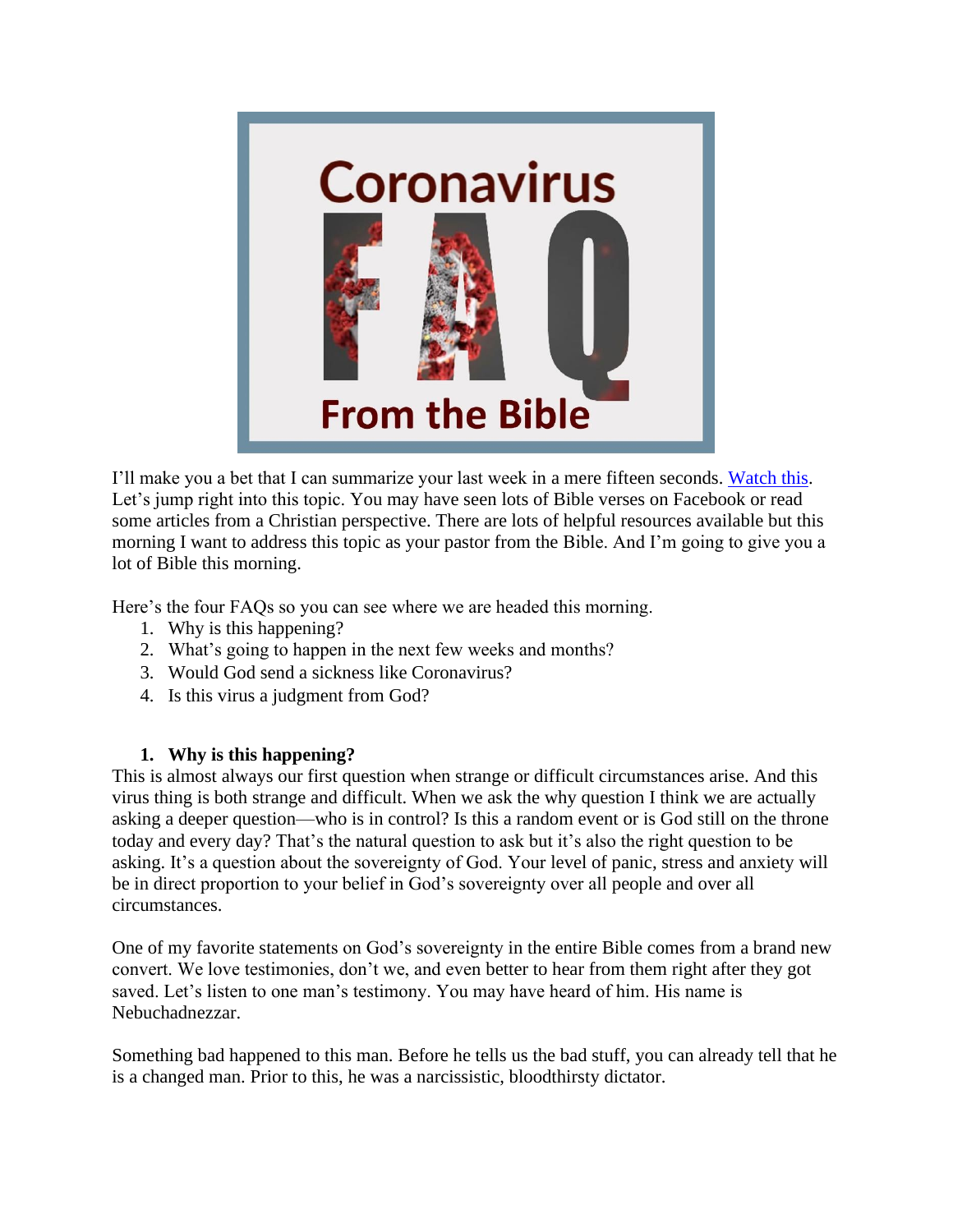King Nebuchadnezzar to all peoples, nations, and languages, that dwell in all the earth: Peace be multiplied to you! <sup>2</sup> It has seemed good to me to show the signs and wonders that the Most High God has done for me.

**<sup>3</sup>** How great are his signs,

how mighty his wonders!

His kingdom is an everlasting kingdom,

and his dominion endures from generation to generation.

Notice that he addressed this to "all people, nations and languages." Why is that important? It's important because it is missional language. Nebuchadnezzar wants the whole world to know the glory and power of the one true God.

Nebuchadnezzar's description is exactly what heaven is going to look like.

**<sup>9</sup>** After this I looked, and behold, a great multitude that no one could number, from every nation, from all tribes and peoples and languages, standing before the throne and before the Lamb, clothed in white robes, with palm branches in their hands, **<sup>10</sup>** and crying out with a loud voice, "Salvation belongs to our God who sits on the throne, and to the Lamb!"

We have this marvelous promise that the whole world will be reached with the good news of Jesus Christ. Not every last person in the world but people from every tribe, nation, people and language. Nebuchadnezzar is worshipping in exactly the same way that you and I will do when we stand in the presence of Jesus. And Nebuchadnezzar's worship grew out of incredible pain and suffering. When life was easy, he was filled with pride. It was only through suffering that he was able to humble himself and see God as he really is. Moreover, this highlights God's ultimate purpose in all of human history, regardless whether we are suffering at the moment or not—that all nations, tribes, peoples and languages would worship him. Here we have a formerly pagan king testifying to God's ultimate purpose.

Next Nebuchadnezzar filled in the details. Most of us know this story, but it's good to be reminded of it.

**<sup>29</sup>** At the end of twelve months he was walking on the roof of the royal palace of Babylon, **<sup>30</sup>** and the king answered and said, "Is not this great Babylon, which I have built by my mighty power as a royal residence and for the glory of my majesty?" **<sup>31</sup>** While the words were still in the king's mouth, there fell a voice from heaven, "O King Nebuchadnezzar, to you it is spoken: The kingdom has departed from you, **<sup>32</sup>** and you shall be driven from among men, and your dwelling shall be with the beasts of the field. And you shall be made to eat grass like an ox, and seven periods of time shall pass over you, until you know that the Most High rules the kingdom of men and gives it to whom he will."<sup>33</sup> Immediately the word was fulfilled against Nebuchadnezzar. He was driven from among men and ate grass like an ox, and his body was wet with the dew of heaven till his hair grew as long as eagles' feathers, and his nails were like birds' claws.

There's the immense suffering. Seven periods of this. Was it seven years? I'm not sure but it probably did last that long, at least long enough for his hair grew like eagle's feathers and his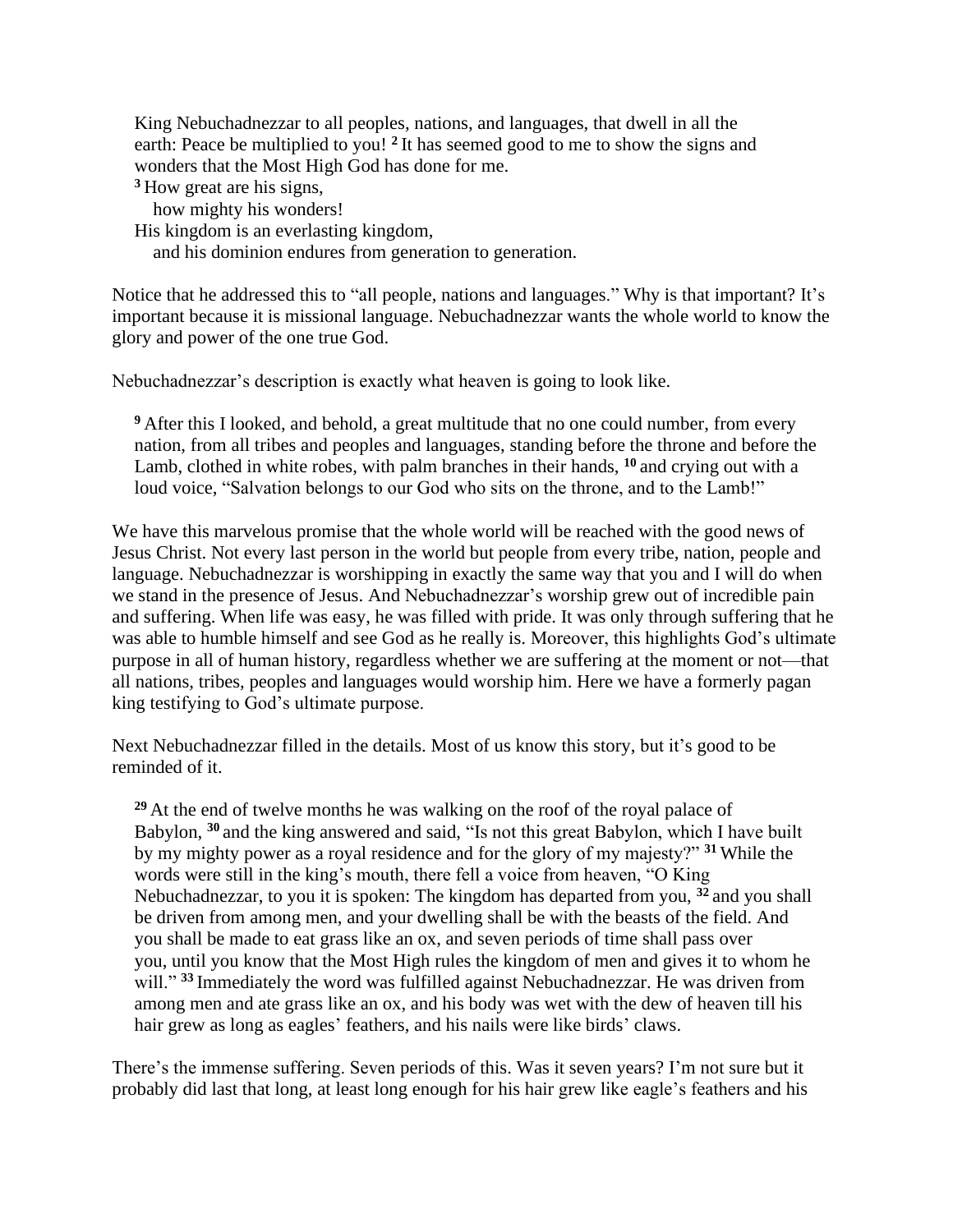nails like bird's claws. All throughout the Bible God continuously used pain and suffering for his good purposes. And he's doing that today, isn't he? Thankfully for most of us the suffering hasn't begun. And prayerfully it won't get that bad. But we just don't know yet, do we?

Here's the final part of his testimony.

**<sup>34</sup>** At the end of the days I, Nebuchadnezzar, lifted my eyes to heaven, and my reason returned to me, and I blessed the Most High, and praised and honored him who lives forever,

for his dominion is an everlasting dominion,

and his kingdom endures from generation to generation;

**<sup>35</sup>** all the inhabitants of the earth are accounted as nothing, and he does according to his will among the host of heaven and among the inhabitants of the earth; and none can stay his hand or say to him, "What have you done?"

This incredibly prideful man who had demanded that his entire kingdom bow down and worship him got radically saved. And the subject that captured his mind and heart the most was God's total, radical and complete sovereignty over everyone and over everything.

Do you believe that? Who is God to you? He either has control over toilet paper, viruses and the global economy or he doesn't. There is no middle ground. He is not wringing his hands wishing he could intervene and just do something…anything. The higher your level of anxiety and fear, the less your belief in God's sovereign power and purposes. Which brings us to the second question.

# **2. What's going to happen in the next few weeks and months?**

Here's another testimony from a former unbeliever. Wouldn't you think that Jesus' brothers would be the first to believe in him? We know that wasn't the case, but one of his brothers did come to believe that his brother was the Messiah and wrote these timely words.

**<sup>13</sup>**Come now, you who say, "Today or tomorrow we will go into such and such a town and spend a year there and trade and make a profit"— **<sup>14</sup>** yet you do not know what tomorrow will bring. What is your life? For you are a mist that appears for a little time and then vanishes. **<sup>15</sup>** Instead you ought to say, "If the Lord wills, we will live and do this or that." **<sup>16</sup>** As it is, you boast in your arrogance. All such boasting is evil. (James 4:13-16)

How would James answer this second question? What's going to happen in the next weeks or months? It's pretty obvious, isn't it? we don't even know what tomorrow will bring, let alone what will happen weeks or months from now. Nebuchadnezzar's testimony shows us how to believe in God's sovereignty and James teaches us how to submit to God's sovereignty. It's hard to imagine a more perfect answer to the Coronavirus situation. Things are changing on a daily basis. There are some hard facts but there are mostly a bunch of gigantic question marks. I mean, we all know that this is unprecedented in our lifetimes.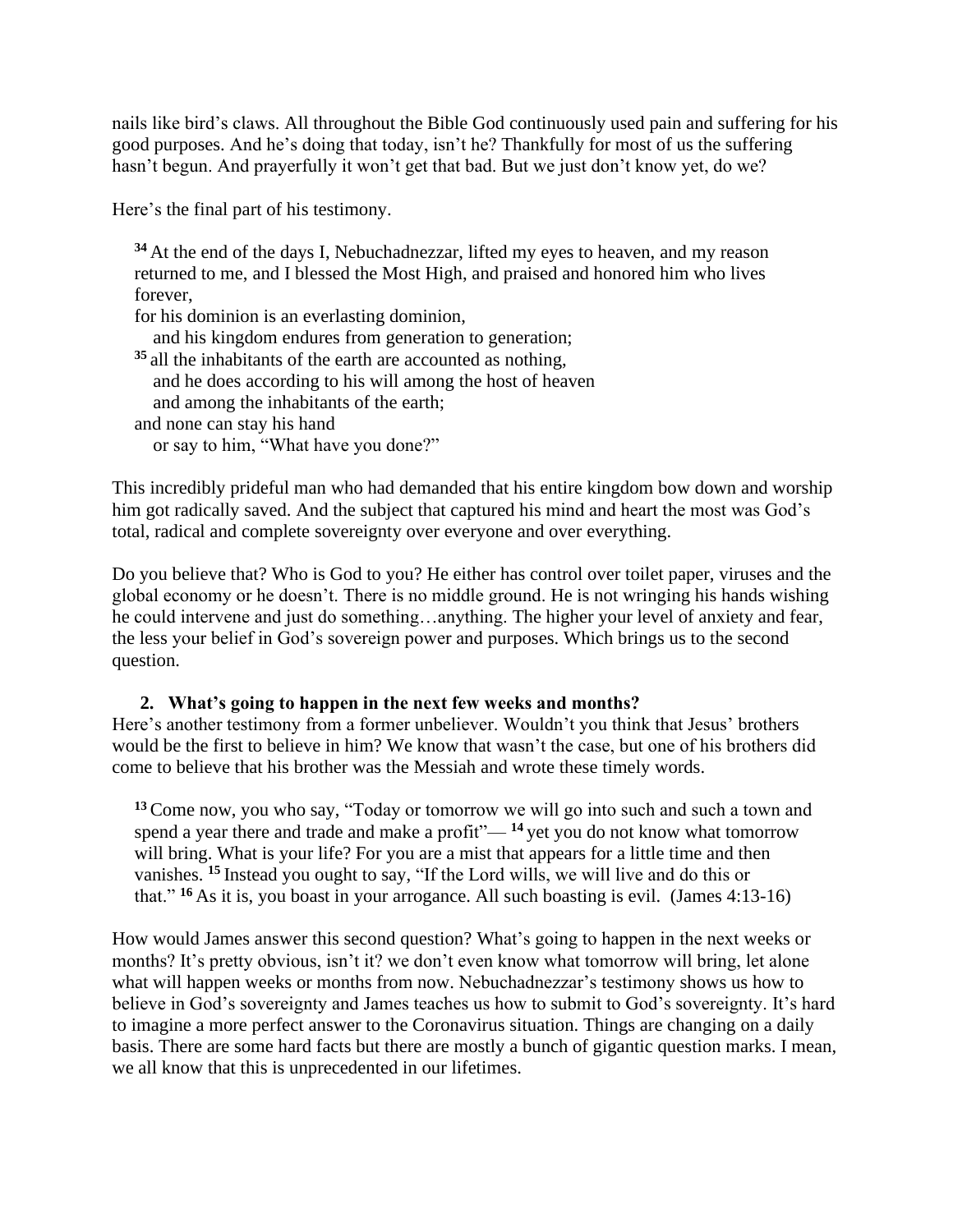Ryan texted me on Thursday and wrote, "This will be a story I tell my kids one day." He's absolutely right. But at least by the time he tells his own kids, we will know how this craziness will all turn out. But for now, we literally do not know what tomorrow will bring. That is true all of the time but we are feeling it more intensely right now. Are you OK with this fact? Are you Ok saying, "If the Lord wills we will do this or that?" about thirty years ago I began to train myself to regularly say, "Lord willing" when I am making plans. I know this can be something we just say but I really try to mean it every time I say it. God is sovereign and this is how we submit ourselves to his sovereign plan.

Do not mistake this for fatalism. We are still responsible for doing "this or that." We are still responsible for washing our hands and obeying the government and teaching our children not to panic and learn how to trust God in this. We still make plans and decisions about tomorrow and next week and next month, but we actively submit all of it to the Lord's will. Even the plan to hold church this morning fits here. The elders had to make a decision but the final decision is not up to us, is it? It never is. It's like taking in breaths of trust. Teach yourself to say these words which will start to teach you to believe these words.

## **3. Would God send a sickness like Coronavirus?**

Last Sunday I played the audio clip from Bill Johnson who said, "I refuse to create a theology that allows for sickness." It is very common for people in the prosperity theology to say things like this. One of these guys tried to heal everyone with Coronavirus through their TV sets. Trust me when I say it was creepy looking. We know that God can use things like viral pandemics to accomplish his sovereign will, but would he actually cause this to happen? In other words, does he make use of the suffering or does he directly and purposely send the suffering to us?

You should know that all suffering in this life is a direct result of the Fall. In Romans Paul said that all creation is groaning under the weight of sin. Creation was corrupted by the sin of mankind which is why we have viruses that can kill us. They are not God's fault, but he does make liberal use of such things. Here is a quick list of Scriptures.

Job 2:6 And the Lord said to Satan, "Behold, he is in your hand; only spare his life."

### 2 Chronicles 21

"Thus says the LORD, the God of David your father, 'Because you…have walked in the way of the kings of Israel and have enticed Judah and the inhabitants of Jerusalem into whoredom… behold, the LORD will bring a great plague on your people, your children, your wives, and all your possessions."

Numbers 14:37

**<sup>37</sup>** the men who brought up a bad report of the land—died by plague before the LORD.

### Numbers 16

**<sup>46</sup>** And Moses said to Aaron, "Take your censer, and put fire on it from off the altar and lay incense on it and carry it quickly to the congregation and make atonement for them, for wrath has gone out from the LORD; the plague has begun."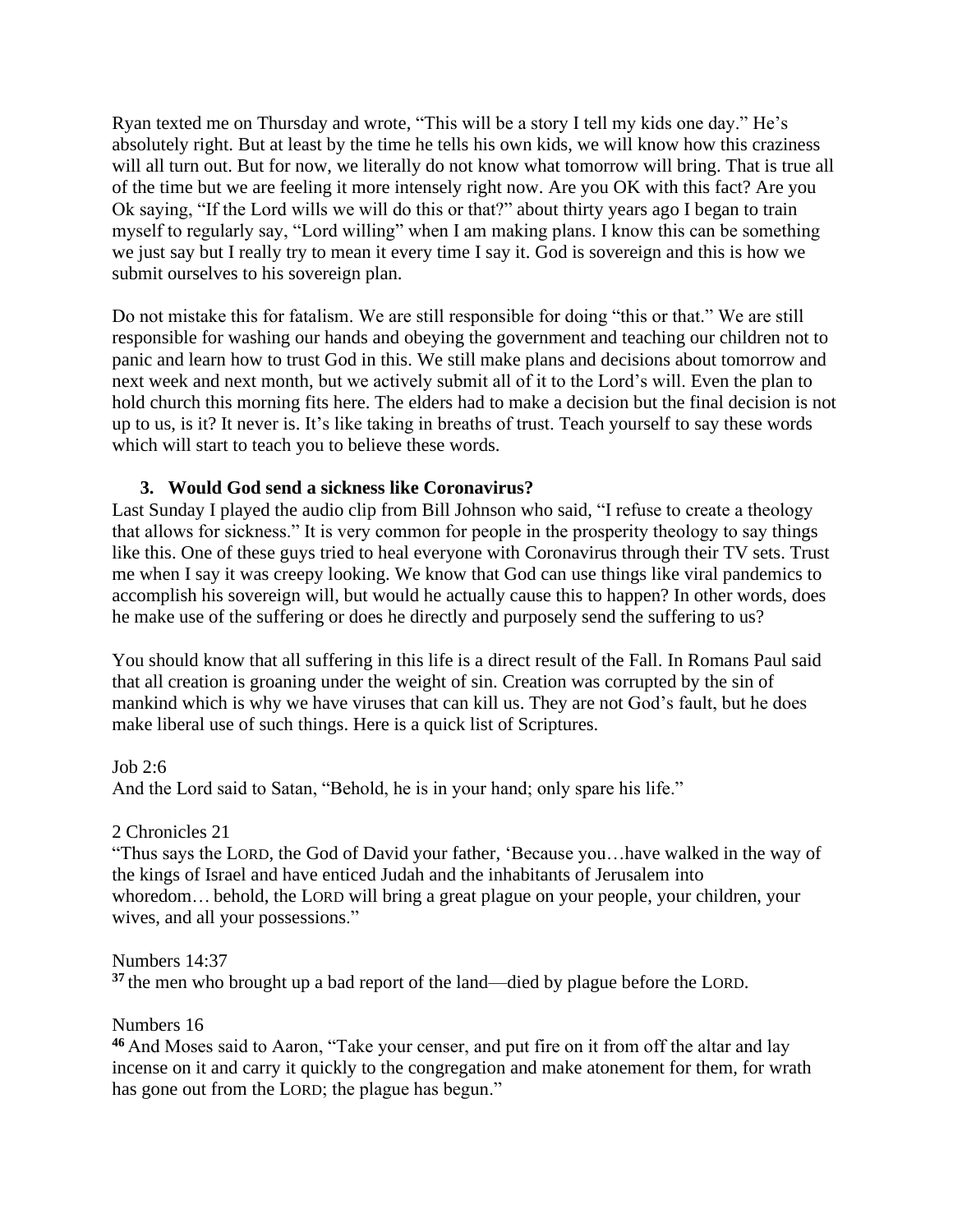Numbers 25 **<sup>9</sup>** Nevertheless, those who died by the plague were twenty-four thousand.

Deuteronomy 32 **<sup>21</sup>** They have made me jealous with what is no god; they have provoked me to anger with their idols. <sup>23</sup> "And I will heap disasters upon them; I will spend my arrows on them; **<sup>24</sup>** they shall be wasted with hunger, and devoured by plague and poisonous pestilence; I will send the teeth of beasts against them,

with the venom of things that crawl in the dust.

Zechariah 14

**<sup>12</sup>** And this shall be the plague with which the LORD will strike all the peoples that wage war against Jerusalem: their flesh will rot while they are still standing on their feet, their eyes will rot in their sockets, and their tongues will rot in their mouths. **<sup>13</sup>** And on that day a great panic from the LORD shall fall on them, so that each will seize the hand of another.

OK, maybe you can agree that God did this sort of thing in the Old Testament, but he doesn't operate that way anymore. Thankfully, Jesus miracles of healing were a sign that he was God in the flesh.

Luke 7

**<sup>21</sup>** In that hour he healed many people of diseases and plagues and evil spirits, and on many who were blind he bestowed sight. **<sup>22</sup>** And he answered them, "Go and tell John what you have seen and heard: the blind receive their sight, the lame walk, lepers are cleansed, and the deaf hear, the dead are raised up, the poor have good news preached to them.

God healed in the Old Testament. God healed in the New Testament and he heals today. It is simply who he is. But unfortunately, he is not done sending us pandemics. Look how bad this one will be.

Revelation 9:18 By these three plagues a third of mankind was killed, by the fire and smoke and sulfur coming out of their mouths.

In addition to the horrible suffering that will occur, notice the word 'panic'. Where will it come from? It's a "great panic from the Lord." Zechariah used the exact same phrase, which is not surprising because they are both describing the same future acts of judgment. Which leads to our final question.

# **4. Is this virus a judgment from God?**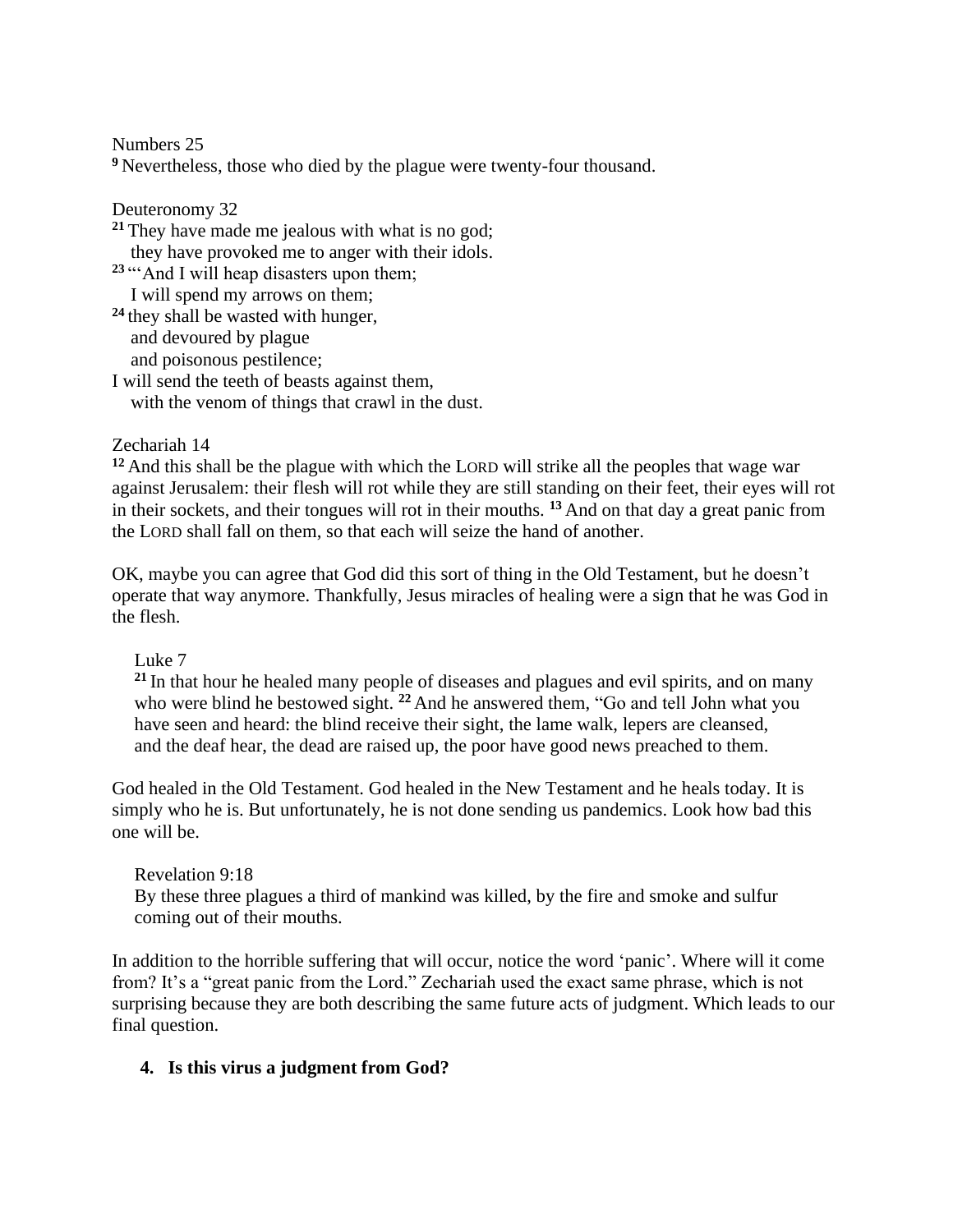Every time there is some sort of disaster you will hear some preacher make the news because he said that God sent this disaster as a judgment upon us. Many said that AIDS was a judgment on gay men. Are any of them correct? Whenever this question arises, I go straight to Luke chapter 13.

There were some present at that very time who told him about the Galileans whose blood Pilate had mingled with their sacrifices. **<sup>2</sup>** And he answered them, "Do you think that these Galileans were worse sinners than all the other Galileans, because they suffered in this way? **<sup>3</sup>** No, I tell you; but unless you repent, you will all likewise perish. **<sup>4</sup>** Or those eighteen on whom the tower in Siloam fell and killed them: do you think that they were worse offenders than all the others who lived in Jerusalem? **<sup>5</sup>** No, I tell you; but unless you repent, you will all likewise perish." (Luke 13:1-5)

Jesus' answer here is elegant and powerful. Let's summarize this into a few principles.

1. All disasters/tragedies/deaths are due to sin.

The Bible is clear that that earthquakes, hurricanes, viruses and cancer are all due to sin's marring effect upon all of creation. The world does not have an answer for things like a coronavirus, let alone something much worse. Christians alone have the answer to suffering and death.

2. Most deaths are not a specific judgment on that individual.

Jesus is clear on this point. Unless God specifically tells you otherwise, we must not connect specific sin to a specific judgment. I have no idea if the coronavirus is a judgment or not. But let me remind you what I said in my series on Godly discipline. God constantly uses people and circumstances to reveal what's in our heart so that we can be transformed by his truth. He is doing this this trillions of times every day to accomplish his purposes. Look what he did for Nebuchadnezzar. God knew that nothing short of this display of power would convince the king. Suffering was an act of mercy to him.

I know you know this truth because we all sang about it this morning.

When through fiery trials thy pathway shall lie My grace all-sufficient shall be thy supply The flames shall not hurt thee I only design Thy dross to consume and thy gold to refine

3. For the unbeliever—disasters are a compassionate warning to repent. As believers we want Jesus to return as soon as possible, but we must not forget that every day he delays his coming is one more opportunity to repent. The tribulation will be an unending series of what the world calls tragedies and what the Bible calls judgments. Even these will be compassionate warnings to repent. If they won't listen during times of prosperity, maybe they will listen in times of tragedy and loss. As tragic as viruses and plagues are, there is something far worse—an eternal judgment. Don't try to explain this in your own words, but rather use